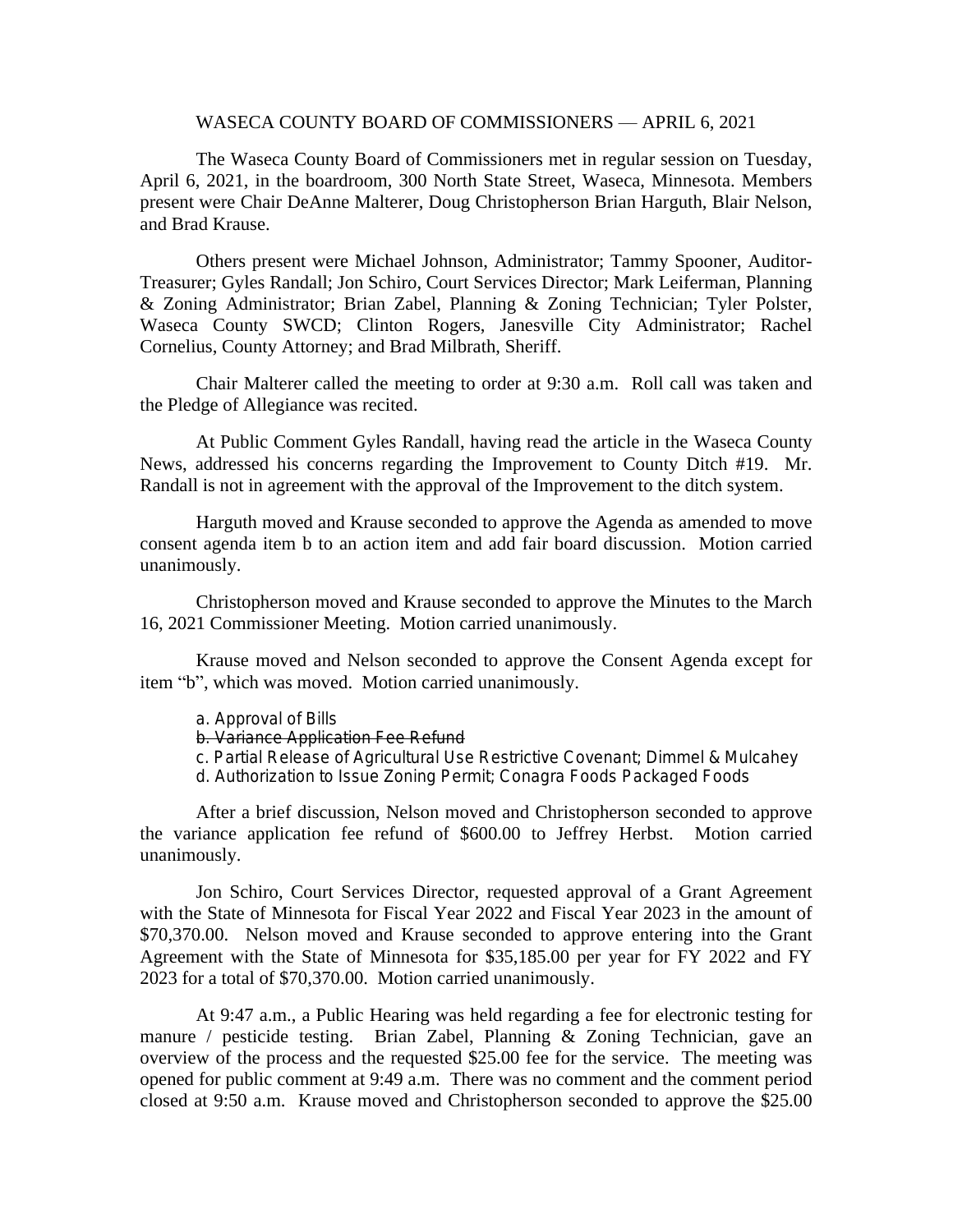fee for the service of electronic testing for manure and pesticide application and to add it to the county fee schedule. Motion carried unanimously. The Pubic Hearing was closed at 9:54 a.m.

At 9:55 a.m., a Public Hearing was held to consider amending the Waseca County Unified Development Code to amend the adopted standards regarding Subsurface Sewage Treatment Systems. Mark Leiferman, Planning & Zoning Administrator provided an overview of proposed changes. The Public Hearing was opened for public comment at 9:59 a.m. There was no public comment and the comment period closed at 9:59 a.m. Christopherson moved and Harguth seconded to adopt Ordinance 145 to amend the Waseca County Unified Development Code. Motion carried unanimously. The Public Hearing was closed at 10:04 a.m.

## **ORDINANCE 145 WASECA COUNTY** AN ORDINANCE AMENDING §5.02(S) (1) OF THE WASECA COUNTY UNIFIED **DEVELOPMENT CODE**

The County Board of Commissioners for Waseca County hereby ordains as follows:

**WHEREAS,** Waseca County Planning and Zoning requested an amendment to the Waseca County Unified Development Code §5.02(S) (1); and

**WHEREAS,** the Waseca County Planning Commission conducted a public hearing on March 4, 2021 regarding the proposed amendment to the Waseca County Unified Development Code, and recommends its approval as depicted in Exhibit A to the Waseca County Board of Commissioners; and

**WHEREAS**, the Waseca County Board of Commissioners held a public hearing at their meeting on April 6, 2021 to adopt the amendment to the Waseca County Unified Development Code as shown in Exhibit A;

**NOW, THEREFORE** , Waseca County Board of Commissioners does ordain that the Waseca County Unified Development Code shall be amended as shown in Exhibit A appended to this Ordinance.

## **EXHIBIT A WASECA COUNTY UNIFIED DEVELOPMENT CODE ARTICLE 5: GENERAL ENVIRONMENTAL REGULATIONS (Note: Proposed Changes with additions underlined )**

## § 5.02 SUBSURFACE SEWAGE TREATMENT SYSTEMS.

- (S) *Amendments to the adopted standards*.
	- (1) *List of adopted standards*. In addition to the SSTS setbacks set forth in Minnesota Rules, Chapters 7080 and 7081:

(a) The separation distance from a SSTS to a Type 3, 4, 5 or 6 wetland shall be 50 feet;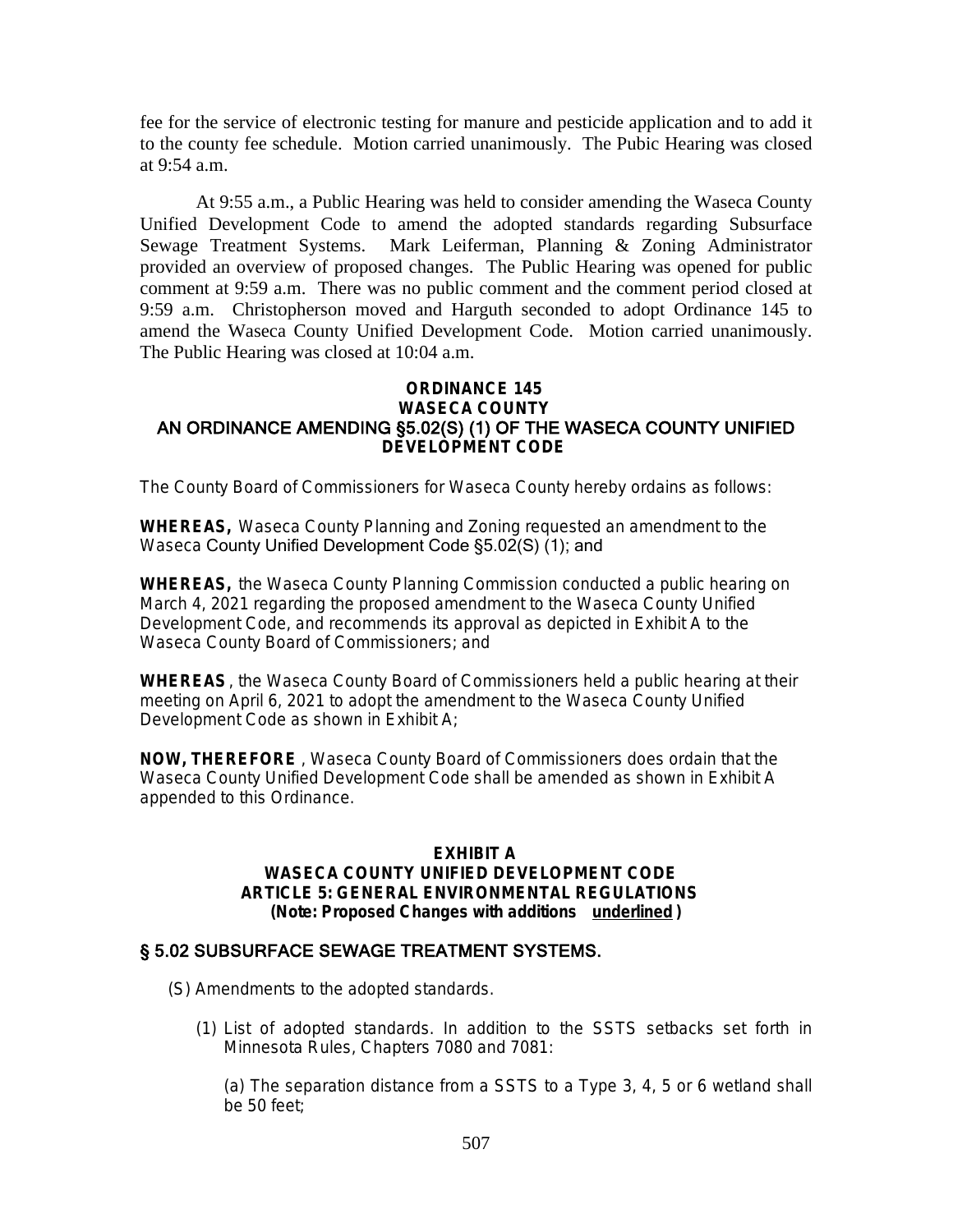(b) The separation distance to artificial drainage ditch shall be 50 feet; and (c) The separation distance from a well to a SSTS shall be as specified in M.S. §1031, as it may be amended from time to time, and Minnesota Rules Chapter 4725 and 4720 as amended.

(d) When a permanent SSTS easement is placed on an adjacent property, the side or rear property line setback distance may be reduced or eliminated between the parcel with a residence or commercial use and the easement tract. In such SSTS easement situations, the side and rear yard setbacks shall be applied to the easement area.

(2) *Determination of hydraulic loading rate and SSTS sizing*. Table IX from Minnesota Rules, Part 7080.2150, Subp. 3(E) entitled "Loading Rates for Determining Bottom Absorption Area for Trenches and Seepage Beds for Effluent Treatment Level C and Absorption Ratios for Determining Mound Absorption Areas Using Detail Soil Descriptions" and herein adopted by reference shall be used to determine the hydraulic loading rate and infiltration area for all SSTS permitted under this ordinance.

Tyler Polser, Waseca County Soil and Water Conservation District Technician, provided an update on Riparian Buffer Law compliance. He has contacted landowners by phone and/or letter to see where they stand on compliance. At the end of 2020, the county was at 96% compliance. Tyler is continuing to work on corrective action notifications.

Mark Leiferman, Planning & Zoning Administrator, presented a request for a Conditional Use Permit for Robert L. Blasing Etal and Nextera Energy / DG Minnesota CS II, LLC to operate a one megawatt Community Solar Farm in Section 5 of St. Mary Township. A glare study was conducted with favorable results. Mark Leiferman read correspondence from Janell Hesch, who lives on neighboring property. Ms. Hesch is not in favor of the proposed project, citing glare and visibility affecting their quality of life. The residence is a distance is 1400 feet from the project. Having previously read the criteria, the Commissioners dispensed with the formal reading. Mr. Leiferman outlined the Conditions. Christopherson moved and Krause seconded to approve the criteria. Motion carried unanimously.

Christopherson moved and Krause seconded to approve the Conditional Use Permit for Blue Jay Solar (Robert L. Blasing Etal and Nextera Energy / DG Minnesota CSII, LLC). Motion carried unanimously.

Mark Leiferman, Planning & Zoning Administrator, presented a request from Rice Gardens LLC / Nokomis to enter into a second Lease Option Agreement at the Recycling Center in the amount of \$1,000.00 per year while development takes place. Jesse Jennings, Assistant County Attorney, has reviewed the agreement. His only concern is the insurance amount being "at the tenant's discretion'. Mark recommends changing the requirement and the language in the agreement to \$1,000,000.00 or \$2,000,000.00 coverage. Additionally, Leiferman recommends changing the access drive to nonexclusive use. Harguth moved and Krause seconded to approve the Lease Option Agreement in substantially the form provided in order to revise the language pertaining to the insurance and the access drive. Motion carried unanimously.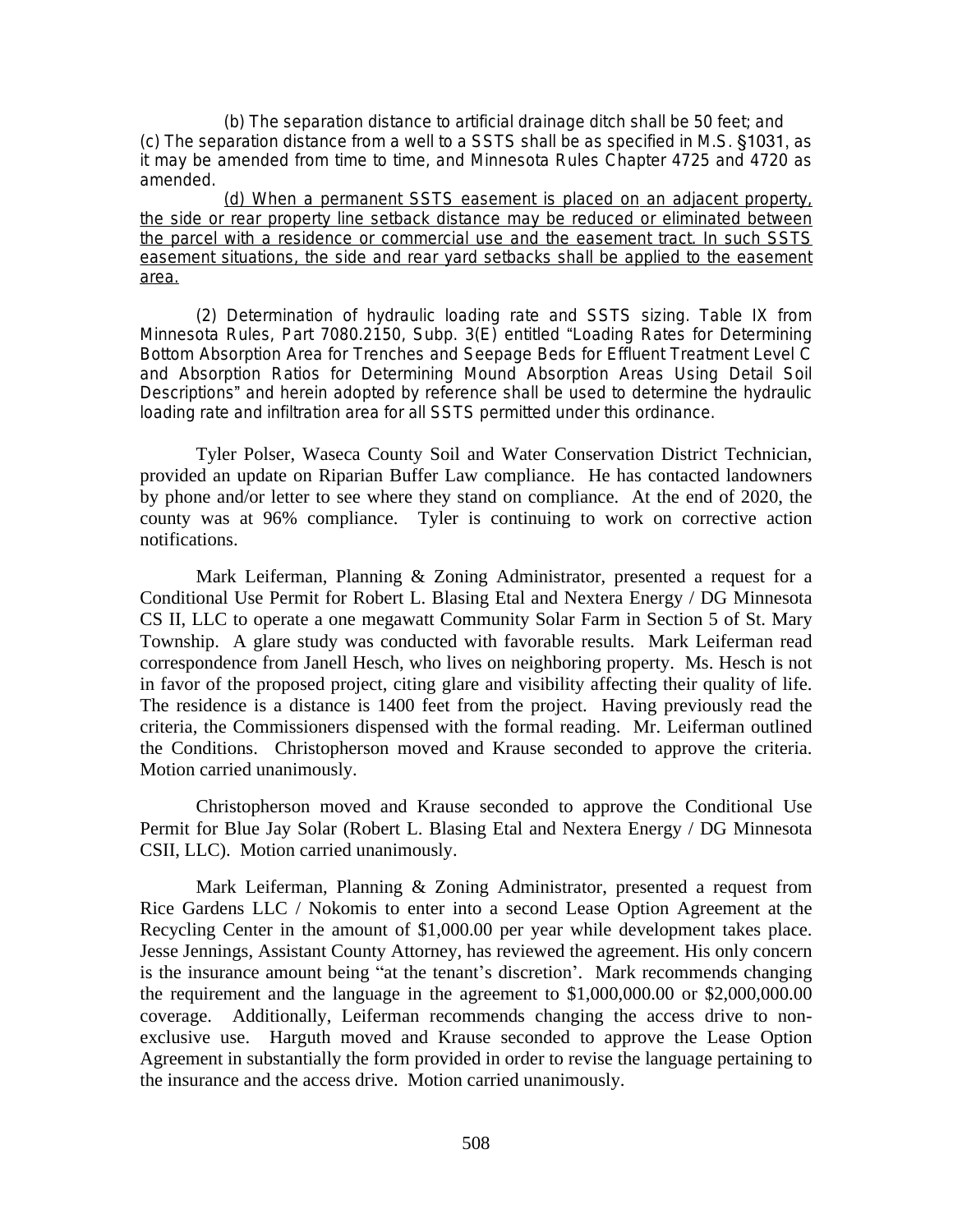Michael Johnson, Administrator, brought for consideration, a request for Abatement of Valuation in the amount of \$9,625,400 by Guardian Energy, LLC pursuant to Minn. Stat. 375.192. The County Assessor and County Auditor/Treasurer do not recommend approval at this price point. Harguth moved and Nelson seconded to deny the request at this time. Motion carried unanimously.

Michael Johnson, Administrator, provided an Administrative update and shared Human Resources announcements.

Michael Johnson, Administrator, facilitated discussion regarding the Fair Board request for funding for repairs at the fairgrounds. Mr. Johnson indicated that there are funds from the Cares Act Relief Fund, which are unapportioned at this time, and could be appropriated to the proposed projects. Commissioner Krause shared that he had further discussions with the Mike Harguth, Fair Board President, regarding needs at the fairgrounds. Nelson moved and Harguth seconded to appropriate \$44,000.00 for roof repair on buildings  $7 \& 8$  and \$9,500 for repairs to the 4-H food stand. Nelson strongly recommended that they repair the gates in 4-H livestock show area, due to safety concerns. Motion carried unanimously.

Commissioner reports were shared.

Having no further county board business, Harguth moved and Krause seconded the motion to adjourn the meeting. Motion carried unanimously and meeting adjourned at 11:59 a.m.

> DeAnne Malterer, Chairperson Waseca County Board of Commissioners

\_\_\_\_\_\_\_\_\_\_\_\_\_\_\_\_\_\_\_\_\_\_\_\_\_\_\_\_\_\_\_\_

ATTEST:

Tamara J. Spooner, Clerk Waseca County Auditor/Treasurer

\_\_\_\_\_\_\_\_\_\_\_\_\_\_\_\_\_\_\_\_\_\_\_\_\_\_\_\_\_

The following bills were audited and allowed:

| A.H. HERMEL COMPANY                  | 440.96   |
|--------------------------------------|----------|
| ADVANCED CORRECTIONAL HEALTHCARE INC | 3,515.60 |
| <b>AMAZON CAPITAL SERVICES</b>       | 159.80   |
| AMERICAN SOLUTIONS FOR BUSINESS      | 533.50   |
| ANCOM COMMUNICATIONS INC             | 1,205.00 |
| APG MEDIA OF SOUTHERN MN LLC         | 207.00   |
| ASSOC OF MN COUNTIES                 | 229.00   |
| BAKER TILLY VANTAGEN LLC             | 4,530.20 |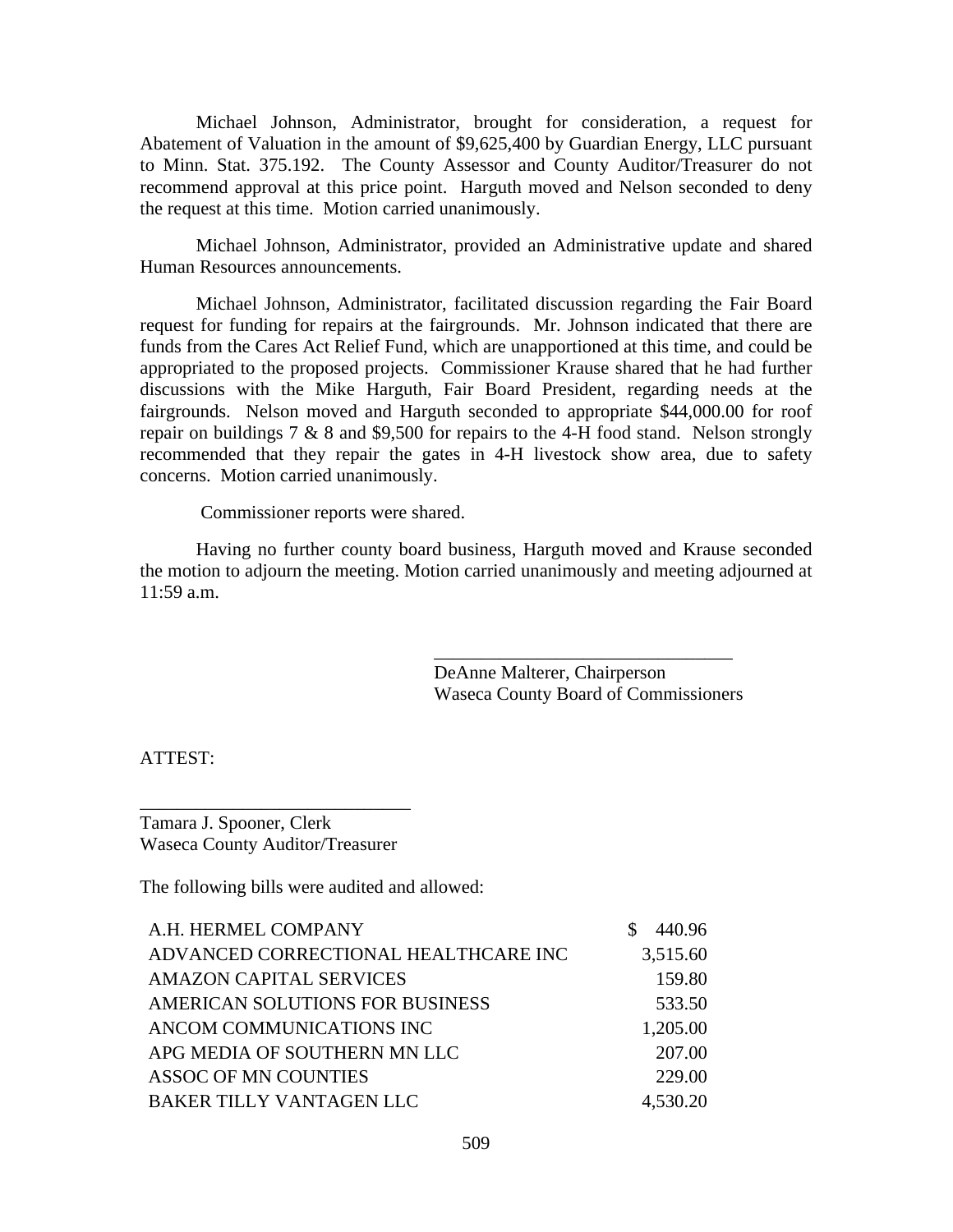| <b>BARBARA J. BUKER</b>                | 414.50    |
|----------------------------------------|-----------|
| <b>BIESANZ CHEMICALS INC</b>           | 125.38    |
| <b>BOCKS SERVICE INC</b>               | 65.25     |
| <b>BOMGAARS SUPPLY</b>                 | 362.08    |
| <b>BORNEKE CONSTRUCTION INC</b>        | 30,600.00 |
| BRITTON PLUMBING & HEATING LLC         | 1,699.86  |
| <b>BUDACH IMPLEMENT INC</b>            | 27.39     |
| <b>COLE PAPERS INC</b>                 | 878.77    |
| CPS TECHNOLOGY SOLUTIONS INC           | 98.00     |
| CRESCENT ELECTRIC SUPPLY CO INC        | 91.09     |
| <b>DENNIS FUNERAL HOMES</b>            | 620.00    |
| <b>DONAHUE ELECTRIC LLC</b>            | 8,948.16  |
| EMERGENCY AUTOMOTIVE TECH, INC         | 1,561.29  |
| <b>EXPRESS CARE INC</b>                | 222.90    |
| FINLEY ENGINEERING COMPANY INC         | 5,250.00  |
| ICON ENTERPRISES, INC.                 | 6,707.80  |
| <b>INNOVATIVE OFFICE SOLUTIONS LLC</b> | 491.29    |
| <b>JANE T HOFMEISTER</b>               | 12.25     |
| <b>JOHN DEERE FINANCIAL</b>            | 2,183.21  |
| <b>JONES AND MAGNUS LLC</b>            | 590.00    |
| <b>KENDALL LANGSETH</b>                | 713.23    |
| L & L STREET ROD & SPORTS TRUCK        | 390.00    |
| <b>LEADS ONLINE</b>                    | 913.00    |
| <b>LES TLOUGAN</b>                     | 480.00    |
| LITTLE FALLS MACHINE INC               | 3,929.41  |
| MADDEN, GALANTER, HANSEN LLP           | 2,418.90  |
| <b>MARIPOSA PUBLISHING</b>             | 80.26     |
| MIDWEST MONITORING & SURVEILLANCE      | 3,640.31  |
| MINNESOTA TRUCK & EQUIPMENT REPAIR     | 674.15    |
| <b>MJB HANSEN FAMILY LP</b>            | 1,271.24  |
| MN COMM OF TRANSPORTATION              | 226.24    |
| MN COUNTIES INTERGOVERNMENTAL TRUST    | 196.00    |
| MN POLLUTION CONTROL AGENCY            | 400.00    |
| MN VALLEY COUNCIL OF GOVTS             | 5,494.50  |
| <b>MN.IT SERVICES</b>                  | 1,300.00  |
| MONROE TOWMASTER LLC                   | 387.01    |
| <b>M-R SIGN COMPANY INC</b>            | 6,690.61  |
| <b>NAPA AUTO PARTS MPEC</b>            | 74.48     |
| NO WAIT INSIDE LLC                     | 29.00     |
| <b>NOW MICRO</b>                       | 213.00    |
| PATTON HOVERSTEN & BERG PA             | 1,310.00  |